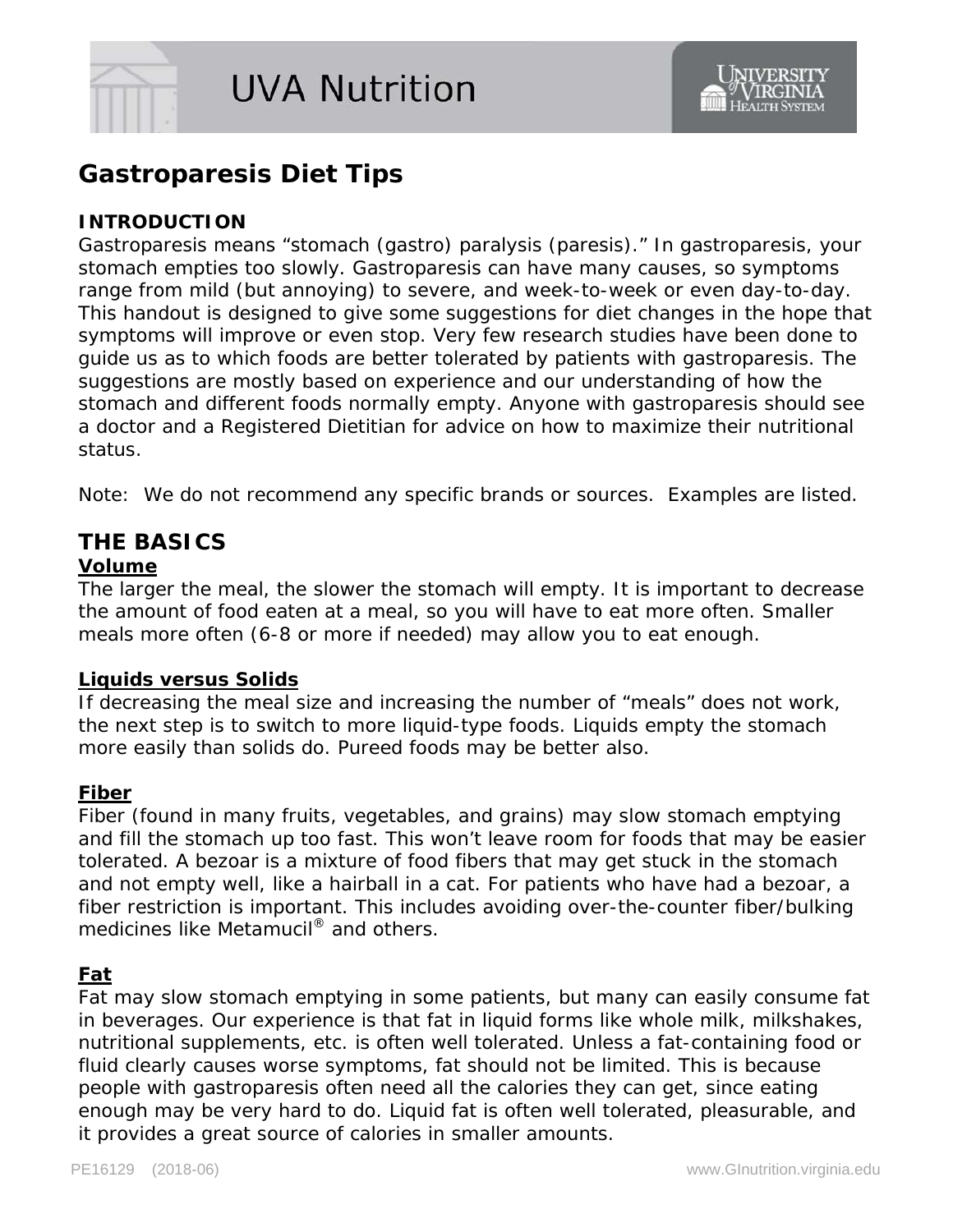## **Medications**

There are quite a few medications that can slow stomach emptying. Ask your doctor if any of the medicines you are on could be slowing down your stomach emptying.

## **GETTING STARTED**

- Set a goal weight you want to meet.
- Avoid large meals.
- Eat enough to meet your goal weight. It may be 4-8 smaller meals and snacks.
- Avoid solid foods that are high in fat and avoid adding too much fat to foods. High fat drinks are usually ok – try them and see.
- Eat nutritious foods first before filling up on "empty calories" like candy, cakes, sodas, etc.
- Chew foods well, especially meats. Meats may be easier to eat if ground or puréed.
- Avoid high fiber foods because they may be harder for your stomach to empty.
- Sit up while eating and stay upright for at least 1 hour after you finish. Try taking a nice walk after meals.
- If you have diabetes, keep your blood sugar under control. Let your doctor know if your blood sugar runs >200 mg/dL on a regular basis.

## **Getting your Calories**

When getting enough calories is a daily struggle, make everything you eat and drink count:

- Take medications with calorie-containing beverages like milk, juice, and sweet tea instead of water or diet drinks.
- High calorie drinks are better than water because they provide calories and fluid. Use peach, pear, or papaya nectar, fruit juices and drinks, Hawaiian Punch<sup>®</sup>, Hi C<sup>®</sup>, lemonade, Kool-Aid<sup>®</sup>, sweet tea, or even soda.
- Fortify milk by adding dry milk powder: add 1 cup powdered milk to 1 quart milk.
- Drink whole milk if tolerated instead of skim or 2%. Use whole, condensed, or evaporated milk when preparing cream-based soups, custards, puddings, and hot cereals, smoothies, milkshakes, etc.
- Add Carnation Instant Breakfast, protein powder, dry milk powder, or other flavored powders or flavored syrups to whole milk or juices.
- Make custards and puddings with eggs or egg substitutes like Eggbeaters<sup>®</sup>.
- Try adding ice cream, sherbet, and sorbet to ready-made supplements such as Nutra-shakes®, Ensure® or Boost®. Peanut butter, chocolate syrup, or caramel sauce is also great in these.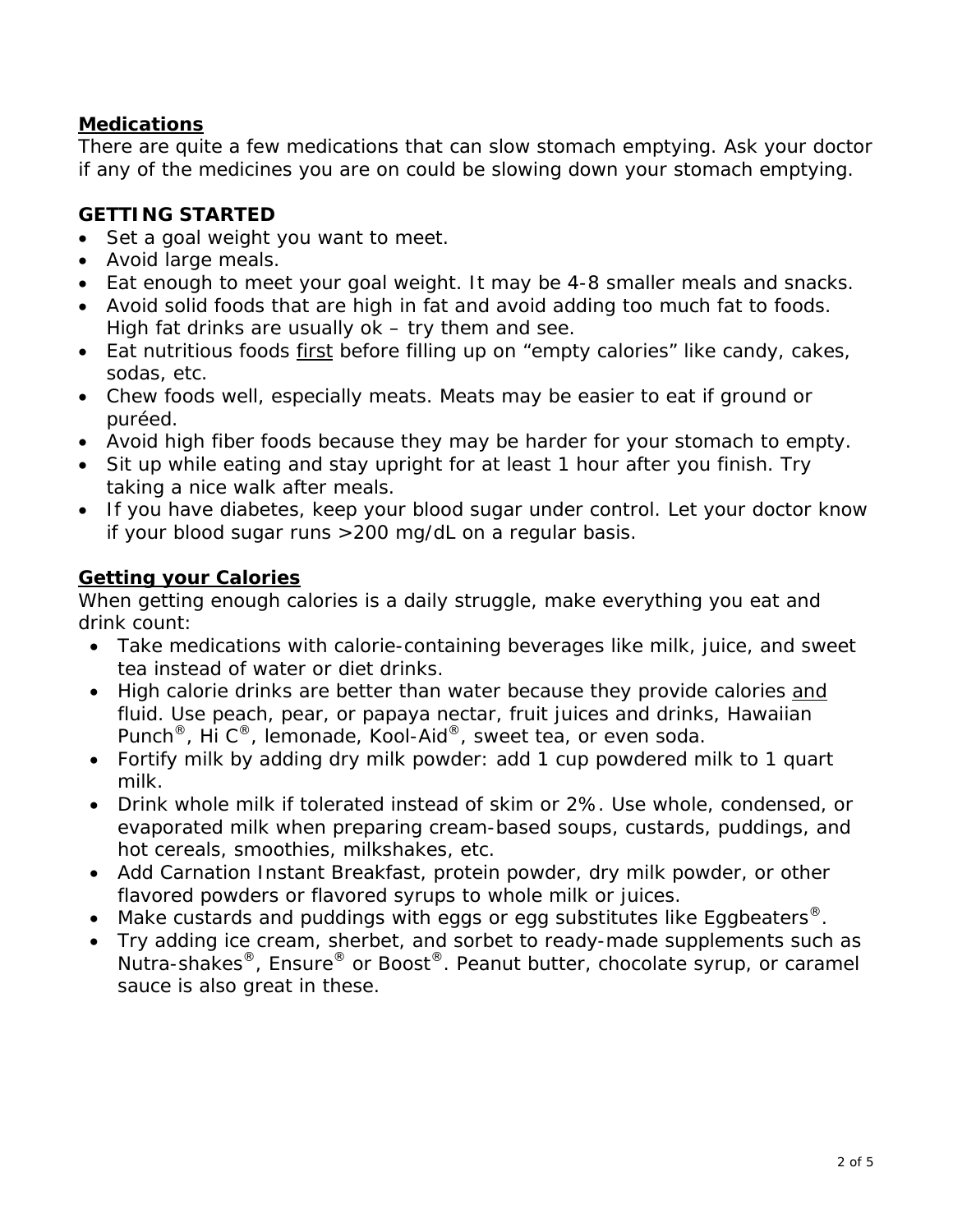# **What to Eat**

| <b>Starches</b>          | <b>Breads:</b> white bread and "light" whole wheat bread<br>(no nuts, seeds, etc.), including French/Italian, bagels,<br>English muffin, plain roll, pita bread, tortilla (flour or<br>corn), pancake, waffle, naan, flat bread<br>Cereals: quick/instant oats, grits, Cream of Wheat,<br>cream of rice, puffed wheat and rice cereals such as<br>Cheerios <sup>®</sup> , Sugar Pops <sup>®</sup> , Kix <sup>®</sup> , Rice Krispies <sup>®</sup> , Fruit<br>Loops®, Special K®, Cocoa Crispies®<br>Grains/Potatoes: rice (plain), pasta, macaroni<br>(plain), bulgur wheat (couscous), barley, sweet and<br>white potatoes (no skin, plain), yams, french fries<br>(baked)<br>Crackers/Chips: arrowroot, breadsticks, matzo,<br>melba toast, oyster, pretzels, saltines, soda, zwieback,<br>water crackers, baked potato chips, pretzels |
|--------------------------|-------------------------------------------------------------------------------------------------------------------------------------------------------------------------------------------------------------------------------------------------------------------------------------------------------------------------------------------------------------------------------------------------------------------------------------------------------------------------------------------------------------------------------------------------------------------------------------------------------------------------------------------------------------------------------------------------------------------------------------------------------------------------------------------------------------------------------------------|
| Meats, fish, poultry,    | Beef: chipped beef, flank steak, tenderloin, skirt steak,                                                                                                                                                                                                                                                                                                                                                                                                                                                                                                                                                                                                                                                                                                                                                                                 |
| other proteins           | round (bottom or top), rump                                                                                                                                                                                                                                                                                                                                                                                                                                                                                                                                                                                                                                                                                                                                                                                                               |
| (ground or pureed)       | Veal: leg, loin, rib, shank, shoulder                                                                                                                                                                                                                                                                                                                                                                                                                                                                                                                                                                                                                                                                                                                                                                                                     |
|                          | Pork: lean pork, tenderloin, pork chops, ham                                                                                                                                                                                                                                                                                                                                                                                                                                                                                                                                                                                                                                                                                                                                                                                              |
|                          | Poultry (skinless): chicken, turkey                                                                                                                                                                                                                                                                                                                                                                                                                                                                                                                                                                                                                                                                                                                                                                                                       |
|                          | Wild game (skinless): venison, rabbit, squirrel,                                                                                                                                                                                                                                                                                                                                                                                                                                                                                                                                                                                                                                                                                                                                                                                          |
|                          | pheasant, duck, goose                                                                                                                                                                                                                                                                                                                                                                                                                                                                                                                                                                                                                                                                                                                                                                                                                     |
|                          | Fish/shellfish (fresh or frozen, plain, no                                                                                                                                                                                                                                                                                                                                                                                                                                                                                                                                                                                                                                                                                                                                                                                                |
|                          | <b>breading):</b> crab, lobster, shrimp, clams, scallops,                                                                                                                                                                                                                                                                                                                                                                                                                                                                                                                                                                                                                                                                                                                                                                                 |
|                          | oysters, tuna (in water)                                                                                                                                                                                                                                                                                                                                                                                                                                                                                                                                                                                                                                                                                                                                                                                                                  |
|                          | Cheese: cottage cheese, grated parmesan                                                                                                                                                                                                                                                                                                                                                                                                                                                                                                                                                                                                                                                                                                                                                                                                   |
|                          | Other: eggs (no creamed or fried), egg white, egg<br>substitute                                                                                                                                                                                                                                                                                                                                                                                                                                                                                                                                                                                                                                                                                                                                                                           |
|                          | tofu, strained baby meats (all)                                                                                                                                                                                                                                                                                                                                                                                                                                                                                                                                                                                                                                                                                                                                                                                                           |
|                          |                                                                                                                                                                                                                                                                                                                                                                                                                                                                                                                                                                                                                                                                                                                                                                                                                                           |
| Vegetables (cooked,      | Beets, tomato sauce, tomato juice, tomato paste or                                                                                                                                                                                                                                                                                                                                                                                                                                                                                                                                                                                                                                                                                                                                                                                        |
| and if necessary,        | purée, carrots, strained baby vegetables (all),                                                                                                                                                                                                                                                                                                                                                                                                                                                                                                                                                                                                                                                                                                                                                                                           |
| blenderized/strained)    | mushrooms, vegetable juice                                                                                                                                                                                                                                                                                                                                                                                                                                                                                                                                                                                                                                                                                                                                                                                                                |
|                          |                                                                                                                                                                                                                                                                                                                                                                                                                                                                                                                                                                                                                                                                                                                                                                                                                                           |
| <b>Fruits and juices</b> | Fruits, applesauce, banana, peaches (canned), pears                                                                                                                                                                                                                                                                                                                                                                                                                                                                                                                                                                                                                                                                                                                                                                                       |
| (cooked and, if          | (canned), strained baby fruits (all), juices (all), fruit                                                                                                                                                                                                                                                                                                                                                                                                                                                                                                                                                                                                                                                                                                                                                                                 |
| necessary,               | drinks, fruit flavored beverages                                                                                                                                                                                                                                                                                                                                                                                                                                                                                                                                                                                                                                                                                                                                                                                                          |
| blenderized/strained)    |                                                                                                                                                                                                                                                                                                                                                                                                                                                                                                                                                                                                                                                                                                                                                                                                                                           |
|                          |                                                                                                                                                                                                                                                                                                                                                                                                                                                                                                                                                                                                                                                                                                                                                                                                                                           |
| <b>Milk products</b>     | Milk – any as tolerated: chocolate, buttermilk, yogurt                                                                                                                                                                                                                                                                                                                                                                                                                                                                                                                                                                                                                                                                                                                                                                                    |
|                          | (without fruit pieces), frozen yogurt, kefir (liquid                                                                                                                                                                                                                                                                                                                                                                                                                                                                                                                                                                                                                                                                                                                                                                                      |
|                          | yogurt), evaporated milk, condensed milk, milk powder,<br>custard/pudding                                                                                                                                                                                                                                                                                                                                                                                                                                                                                                                                                                                                                                                                                                                                                                 |
|                          |                                                                                                                                                                                                                                                                                                                                                                                                                                                                                                                                                                                                                                                                                                                                                                                                                                           |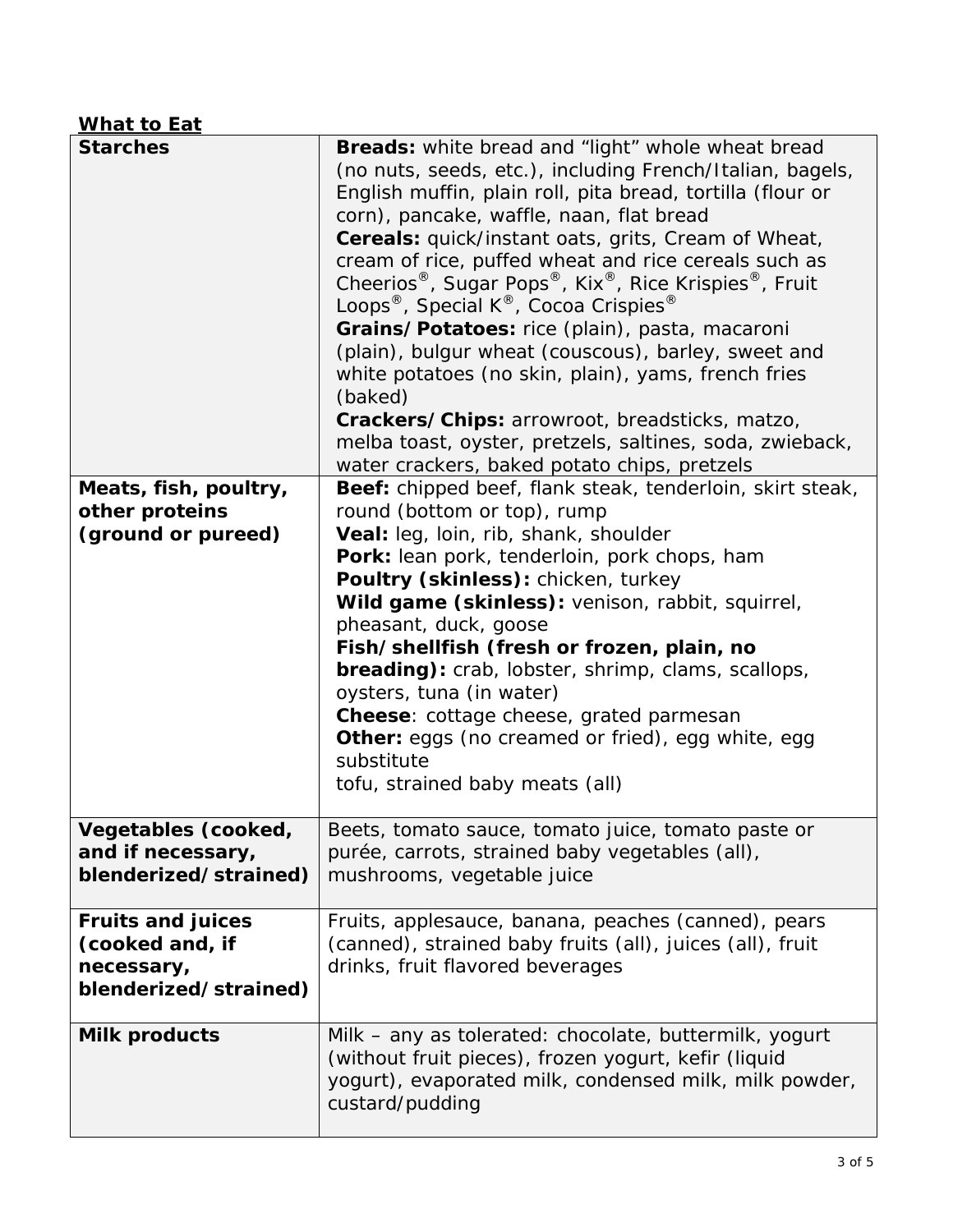| <b>Soups</b>       | Broth, bouillon, strained creamed soups (with milk or<br>water)                                                                                                                                                                |
|--------------------|--------------------------------------------------------------------------------------------------------------------------------------------------------------------------------------------------------------------------------|
| <b>Beverages</b>   | Hot cocoa (made with water or milk), Kool-Aid <sup>®</sup> ,<br>lemonade, Tang <sup>®</sup> and similar powdered products,<br>Gatorade <sup>®</sup> or Powerade <sup>®</sup> , soft drinks, coffee/ coffee<br>drinks, tea/chai |
| Seasonings/gravies | Cranberry sauce (smooth), fat-free gravies, Butter<br>Buds <sup>®</sup> , mustard, ketchup, vegetable oil spray, soy<br>sauce, teriyaki sauce, Tabasco® sauce, vanilla and other<br>flavoring extracts, vinegar                |
| Desserts/sweets    | Angel food cake, animal crackers, gelatin, ginger snaps,<br>graham crackers, popsicles, plain sherbet, vanilla wafers,<br>gum, gum drops, hard candy, jelly beans, lemon drops,<br>marshmallows,<br>seedless jams and jellies  |

### **What Not to Eat**

The following foods have been associated with bezoar formation and may need to be avoided (see Fiber section on page 1): apples, berries, coconut, figs, oranges, persimmons, Brussels sprouts, green beans, legumes, potato peels, sauerkraut.

#### **When Solids Do Not Seem to Be Working – Try Blenderized Food**

Any food can be blenderized, but solid foods will need to be thinned down with some type of liquid.

- If you do not have a blender, strained baby foods will work and can be thinned down as needed with milk, soy or rice milk, water, broth, etc.
- Always clean the blender well. Any food left in the blender for more than 1-2 hours could cause food poisoning.
- **Meats, fish, poultry and ham:** Blend with broths, water, milk, vegetable or V-8**®** juice, tomato sauce, gravies.
- **Vegetables:** Blend with water, tomato juice, broth, strained baby vegetables.
- **Starches:** Blend potatoes, pasta, or rice with soups, broth, milk, water, gravies. Add strained baby meats, etc. to add protein if needed. Consider using hot cereals such as Cream of Wheat or rice, grits, etc. as your "starch" at lunch and dinner.
- **Fruits:** Blend with their own juices, other fruit juices, water, strained baby fruits.
- **Cereals:** Make with caloric beverage instead of water. Try whole milk (or even evaporated/condensed milk), soy or rice milk, juice, Ensure<sup>®</sup>, Boost<sup>®</sup> or store brand equivalent. Add sugars, honey, molasses, syrups, or other flavorings, butter or vegetable oil for extra calories.
- **Mixed dishes:** Lasagna, macaroni and cheese, spaghetti, chili, chop suey add adequate liquid of your choice, blend well and strain.